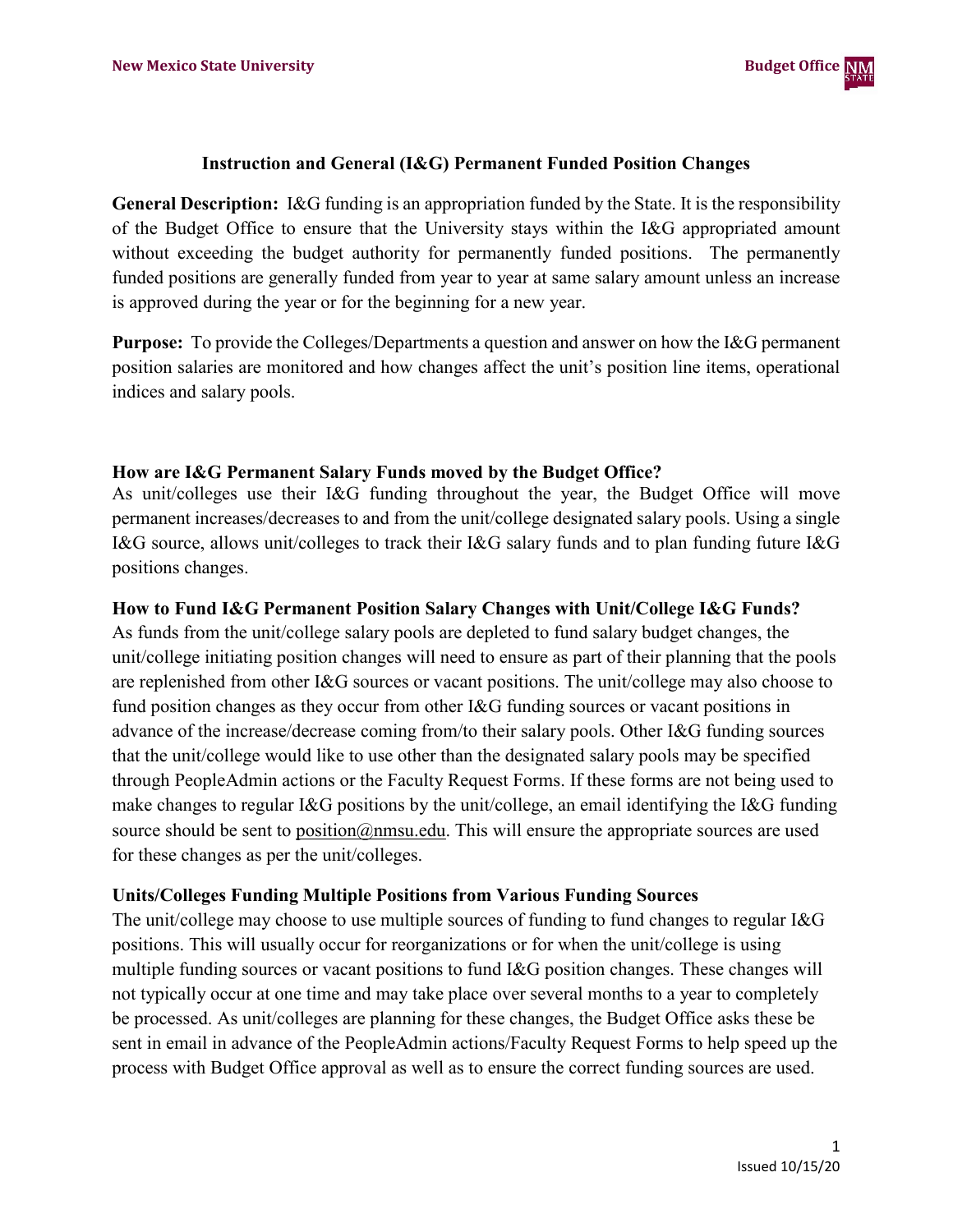The best way to communicate these changes is in a table that lists the positions, a description of changes, and funding sources.

## **I&G Salary vs. Operational Indexes**

When using I&G funding to fund positions, there are salary and operational funds. Salary funds have fringes in a centrally maintained fund (See Fringes documentation). The department may use salary indexes to move funds for increases/decreased with I&G positions. I&G Operational funds are used by the department for other expenses that are not salaries. If a department chooses to use operational funds to fund salary increases, fringes will need to be included at the current fringe rates. The salary amount plus the fringes for that amount will be taken out from the operational index and transferred over to a salary index and the exhibit's fringe index. Each year the new fringe rates are estimated based on the balances in the salary indexes/funds.

# **PAF/EPAF/LPAF Changes Affecting I&G Salary Budgets**

Forms PAF/EPAF/LPAF, which may have important information about salary budget changes to positions do not route to the Budget Office. Since many of these changes may be non-permanent or non-I&G. The Budget Office will not be informed of the changes that are initiated by the unit/college through this process.

Below are examples of I&G **permanent** position changes that may occur in NBAJOBS through PAF/EPAF/LPAF and that may require the I&G salary budget to be adjusted in NBAPBUD. These changes will require the unit/college to inform the Budget Office at [position@nmsu.edu:](mailto:position@nmsu.edu)

- **Org changes** (will be verified with the departments before they are changed by the Budget Office)
- **Labor distribution changes to NBAPBUD** (will only be updated by an email from the department)
- **Retention/Equity/Base** (will be covered by the pool unless the unit/college informs the Budget Office in advance of other funding sources)
- **FTE change** (will be verified with the departments before they are changed by the Budget Office)

Emailing the Budget Office as these changes above are initiated by the unit/college will assure the changes and funding sources are applied appropriately.

## **How to Save Time with Permanent I&G Salary Budget Change Approvals**

Most salary budget changes to positions are initiated through a PeopleAdmin action or Faculty Request forms. This is the best time for units/colleges to let the Budget Office know how they would like to fund requested salary increases/decreases if not coming from the salary pool.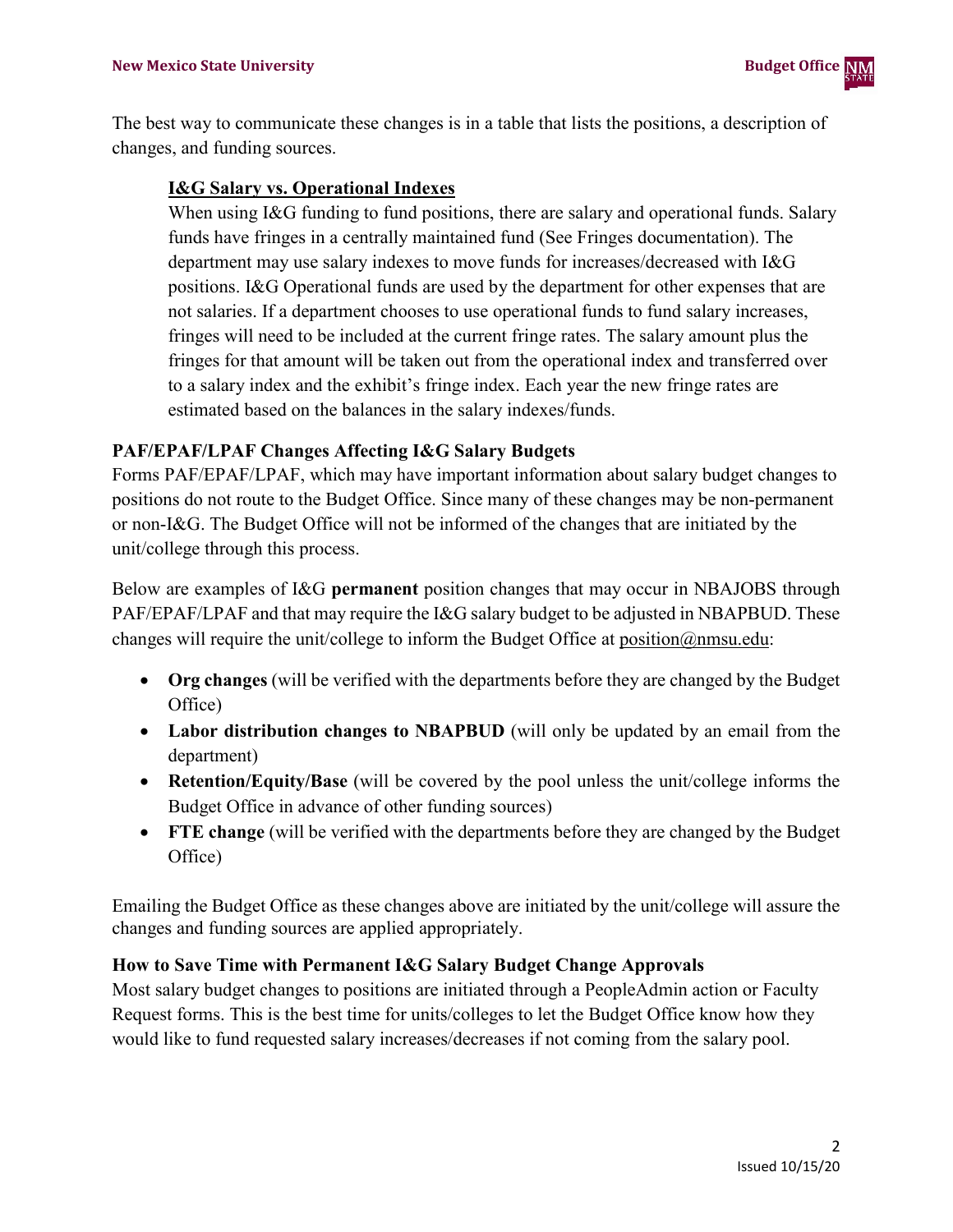Below is a detailed description where these can be noted. By doing the following, this will save time for approval and ensure the funding used for the position changes are as the unit/college specify.

**PeopleAdmin Actions** – If there are **permanent** changes to existing regular staff positions processed through PeopleAdmin, then the unit/college should identify the funding source in the comment section, Budget Details, or Funding Detail section at this time. If there is an approved document/memo identifying the funding source, this may be attached to PeopleAdmin, and will suffice as well as long as all the pertinent information needed is identified.

| <b>Budget Details</b>                                                                  |                      |  |  |  |  |  |  |
|----------------------------------------------------------------------------------------|----------------------|--|--|--|--|--|--|
| <b>Funding Type</b>                                                                    | $R.G$ $R.G$          |  |  |  |  |  |  |
| <b>Requested Budget/Salary</b>                                                         | 18G<br>\$37,777      |  |  |  |  |  |  |
| <b>Identify Source of Funding</b>                                                      | I&G dept salary pool |  |  |  |  |  |  |
| <b>Funding Details</b><br>If using multiple indexes, total percentage must equal 100%. |                      |  |  |  |  |  |  |
| Index                                                                                  | 100372               |  |  |  |  |  |  |
| Fund                                                                                   | 110000               |  |  |  |  |  |  |
| Percentage                                                                             | 100                  |  |  |  |  |  |  |

*1 Picture of PeopleAdmin form sections Budget Details and Funding Details*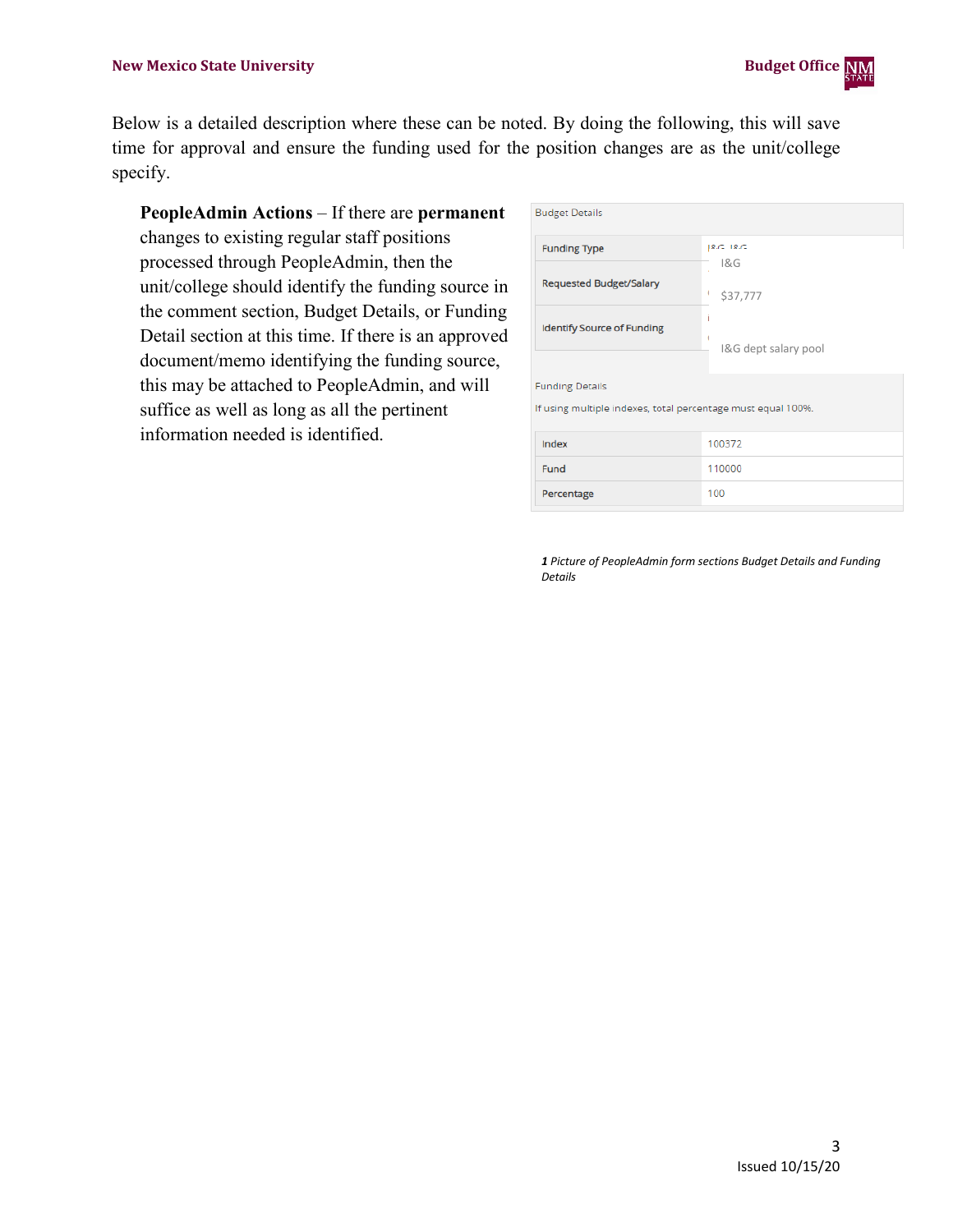

**Faculty Position Request Form** –

**NM** 

R

If there are **permanent** changes to existing regular faculty positions processed through the Faculty Position Request Form**,** then the unit/college should identify the funding source under the permanent funding section where it states, "If I&G, provide additional funding source." If there is an approved document/memo identifying the funding source, this may be emailed to the Budget Office at [position@nmsu.edu,](mailto:position@nmsu.edu) and will suffice as well as long as all the pertinent information needed is identified.

| Facurty Position Request Form<br>STATE<br>LOG #:                                                                                                                                         |                                                                                                                   |                                                        |       |                                                                                                                                                                                                                                |  |        |               |  |
|------------------------------------------------------------------------------------------------------------------------------------------------------------------------------------------|-------------------------------------------------------------------------------------------------------------------|--------------------------------------------------------|-------|--------------------------------------------------------------------------------------------------------------------------------------------------------------------------------------------------------------------------------|--|--------|---------------|--|
| Completed form should be submitted to MSC 3445 or Hadley Hall, Room 220                                                                                                                  |                                                                                                                   |                                                        |       |                                                                                                                                                                                                                                |  |        |               |  |
| <b>FACULTY Change/New position request</b>                                                                                                                                               |                                                                                                                   |                                                        |       |                                                                                                                                                                                                                                |  |        |               |  |
| 1. Requested Action                                                                                                                                                                      |                                                                                                                   |                                                        |       |                                                                                                                                                                                                                                |  |        |               |  |
| Date:<br>Attribute changes to a VACANT Position**<br>New position<br>** Changes to a FILLED faculty position are processed using other forms (LRF, P&T, PAF)<br>Position Number:         |                                                                                                                   |                                                        |       |                                                                                                                                                                                                                                |  |        |               |  |
|                                                                                                                                                                                          | 2. Current/NEW Position Information                                                                               |                                                        |       |                                                                                                                                                                                                                                |  |        |               |  |
| <b>Position Title:</b>                                                                                                                                                                   |                                                                                                                   | Select from drop-down list                             |       | Position FTE:                                                                                                                                                                                                                  |  |        |               |  |
| Rank:                                                                                                                                                                                    | $\Box$ Instructor<br>Associate Professor                                                                          | Assistant Professor<br>$\Box$ Professor                |       | Budgeted Salary:                                                                                                                                                                                                               |  |        |               |  |
| Tenure:                                                                                                                                                                                  | Non-Tenure Track                                                                                                  | Tenure Track                                           |       | Ora Number:<br>Org Name:                                                                                                                                                                                                       |  |        |               |  |
|                                                                                                                                                                                          | Type of appointment: $\Box$ Academic (9 month) $\Box$ Annual (12 month)**Research positions can only be 12 month. |                                                        |       |                                                                                                                                                                                                                                |  |        |               |  |
|                                                                                                                                                                                          | Reports to Position Number:<br>Reports To Position Title:                                                         |                                                        |       |                                                                                                                                                                                                                                |  |        |               |  |
|                                                                                                                                                                                          | 3. Requested Position Changes (Leave blank if requesting a NEW position)                                          |                                                        |       |                                                                                                                                                                                                                                |  |        |               |  |
| Position Title:                                                                                                                                                                          | Select from drop-down list<br>Position FTE:                                                                       |                                                        |       |                                                                                                                                                                                                                                |  |        |               |  |
| Rank:                                                                                                                                                                                    | $\Box$ Instructor<br>Associate Professor                                                                          | Assistant Professor<br>Budgeted Salary:<br>□ Professor |       |                                                                                                                                                                                                                                |  |        |               |  |
|                                                                                                                                                                                          | Tenure: □ Non-Tenure Track                                                                                        | Org Number:<br>Tenure Track<br>Org Name:               |       |                                                                                                                                                                                                                                |  |        |               |  |
|                                                                                                                                                                                          | Type of appointment: $\Box$ Academic (9 month) $\Box$ Annual (12 month)**Research positions can only be 12 month. |                                                        |       |                                                                                                                                                                                                                                |  |        |               |  |
|                                                                                                                                                                                          | Reports to Position Number:<br>Reports To Position Title:                                                         |                                                        |       |                                                                                                                                                                                                                                |  |        |               |  |
| 4. Permanent Funding - *changes to funding source or hiring org can be requested directly to position@nmsu.edu<br>Funding Type: U I&G<br>■ Non I&G (unrestricted) ■ Non I&G (restricted) |                                                                                                                   |                                                        |       |                                                                                                                                                                                                                                |  |        |               |  |
|                                                                                                                                                                                          | Index: Fund %                                                                                                     | Index: Fund %                                          |       |                                                                                                                                                                                                                                |  |        | Index: Fund % |  |
|                                                                                                                                                                                          | If I&G, provide source for additional funding:                                                                    |                                                        |       |                                                                                                                                                                                                                                |  |        |               |  |
|                                                                                                                                                                                          | 5. Contact Information (cannot be a temporary employee)                                                           |                                                        |       |                                                                                                                                                                                                                                |  |        |               |  |
| Name:                                                                                                                                                                                    |                                                                                                                   | Phone:                                                 |       |                                                                                                                                                                                                                                |  | Email: |               |  |
| 1. Department Head Approval:                                                                                                                                                             |                                                                                                                   |                                                        |       | Date and the second state of the second state in the second state of the second state in the second state of the second state in the second state in the second state in the second state in the second state in the second st |  |        |               |  |
| Dean/Vice President Approval:<br>2.                                                                                                                                                      |                                                                                                                   |                                                        |       | Date and the second state of the second state in the second state of the second state in the second state in the second state in the second state in the second state in the second state in the second state in the second st |  |        |               |  |
| Executive Vice President and Provost Approval:<br>3.<br>Date<br><b>Comments</b>                                                                                                          |                                                                                                                   |                                                        |       |                                                                                                                                                                                                                                |  |        |               |  |
|                                                                                                                                                                                          |                                                                                                                   |                                                        |       |                                                                                                                                                                                                                                |  |        |               |  |
| <b>Position Maintenance (Provost Office Use Only)</b>                                                                                                                                    |                                                                                                                   |                                                        |       |                                                                                                                                                                                                                                |  |        |               |  |
| PCLS:                                                                                                                                                                                    | PCLS Title:                                                                                                       |                                                        |       | Position Group Code:                                                                                                                                                                                                           |  |        | CIP Code:     |  |
| ECI.S:                                                                                                                                                                                   | Position Title:                                                                                                   |                                                        | NORC: |                                                                                                                                                                                                                                |  |        |               |  |

*2 Faculty Position Request Form I&G funding source section highlighted.*